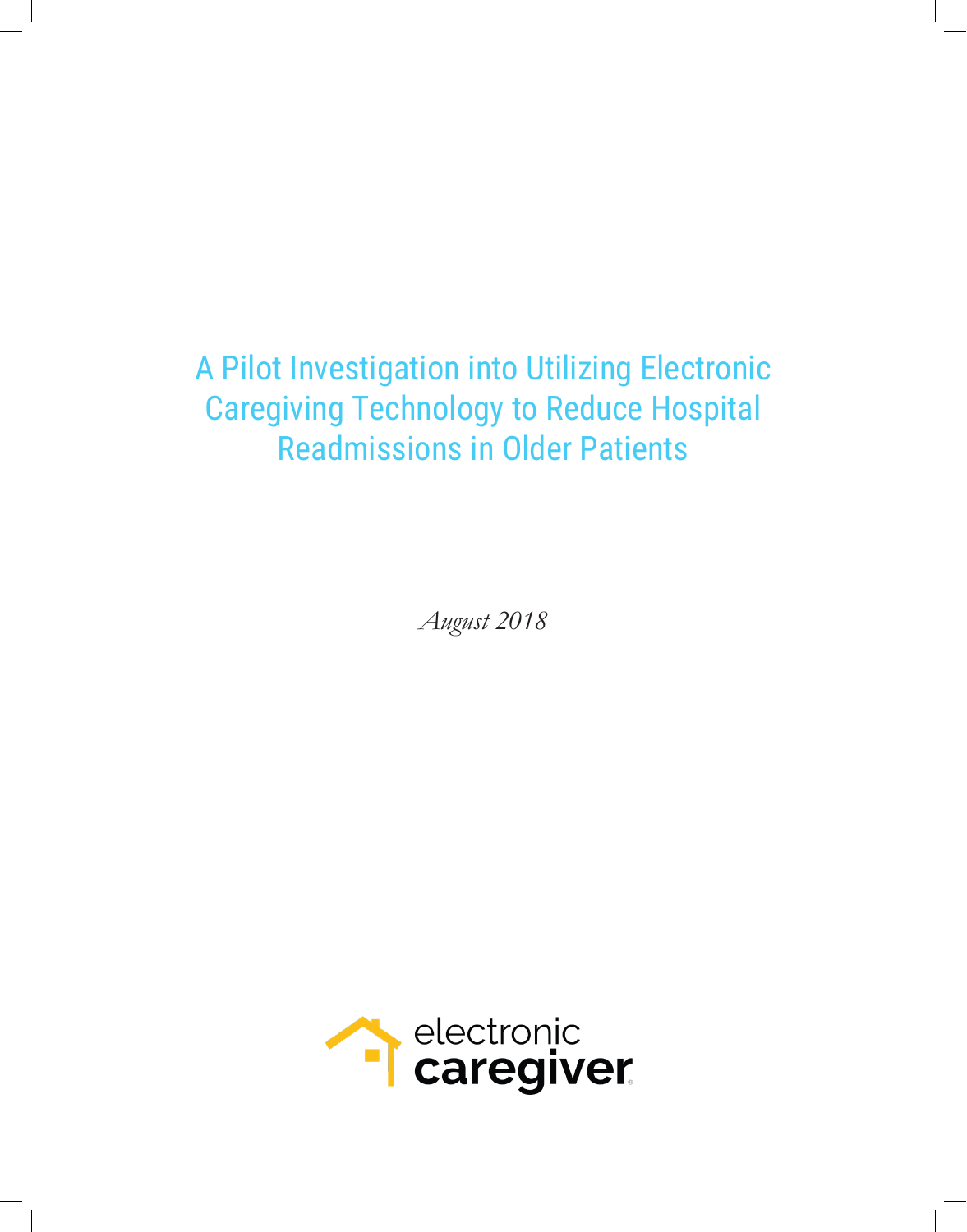# **Contents**

i

| Methods                   | $\sqrt{2}$       |
|---------------------------|------------------|
| Aims                      | $\sqrt{2}$       |
| Design                    | $\sqrt{2}$       |
| Setting                   | $\sqrt{2}$       |
| Data Source               | $\sqrt{2}$       |
| Participant Exclusion     | $\mathfrak{Z}$   |
| <b>Statistical Design</b> | $\mathfrak{Z}$   |
| Results                   | $\overline{4}$   |
| Discussion                | $\mathbf 5$      |
| Limitations               | $\sqrt{6}$       |
| Conclusions               | $\boldsymbol{7}$ |
| References                | $8\,$            |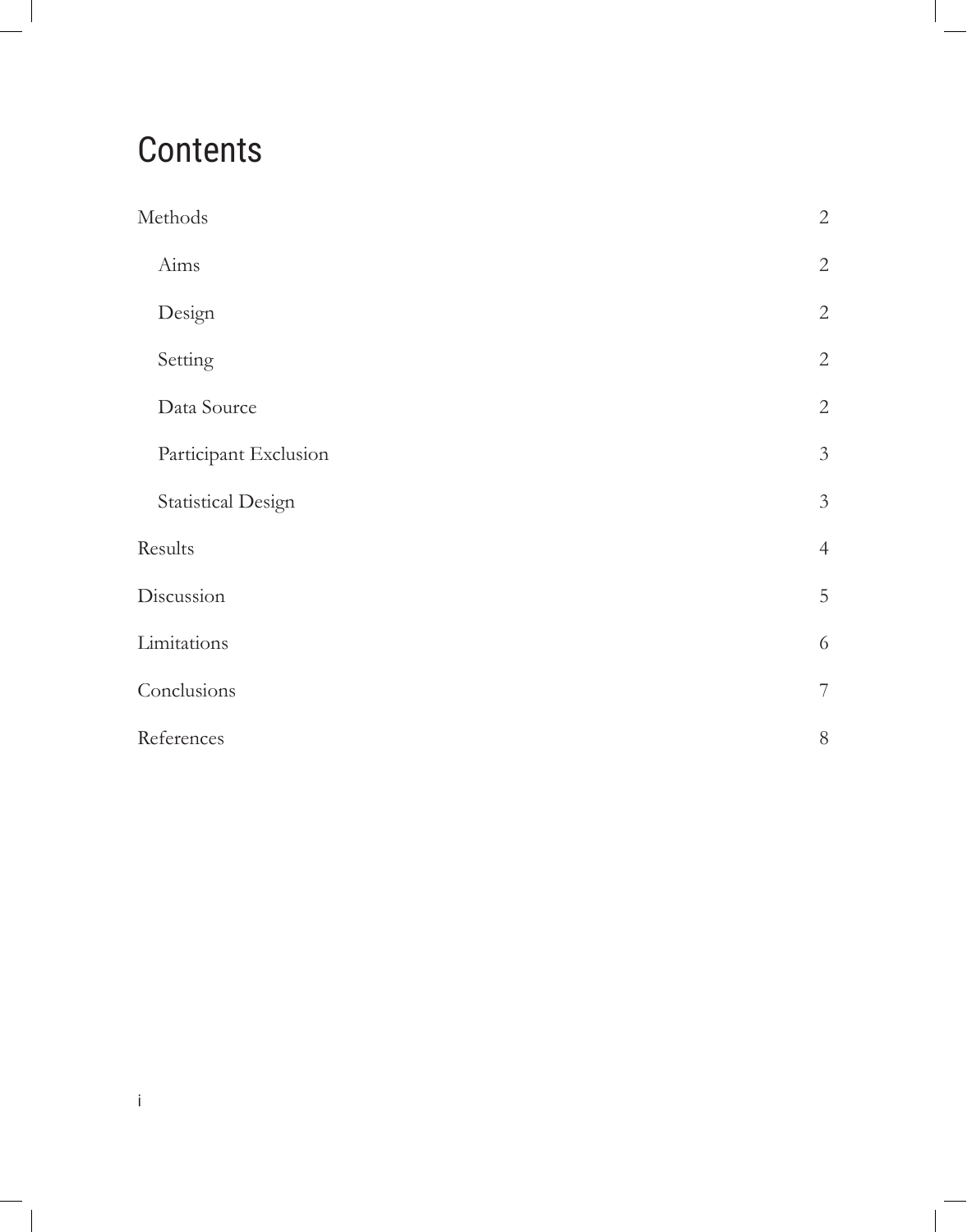### Author Block

Lead Author David W. Keeley, PhD; Director of Clinical Research, SameDay Security, Inc.

Co-Author Pam Breazeale, Home Health and Safety Specialist, SameDay Security, Inc.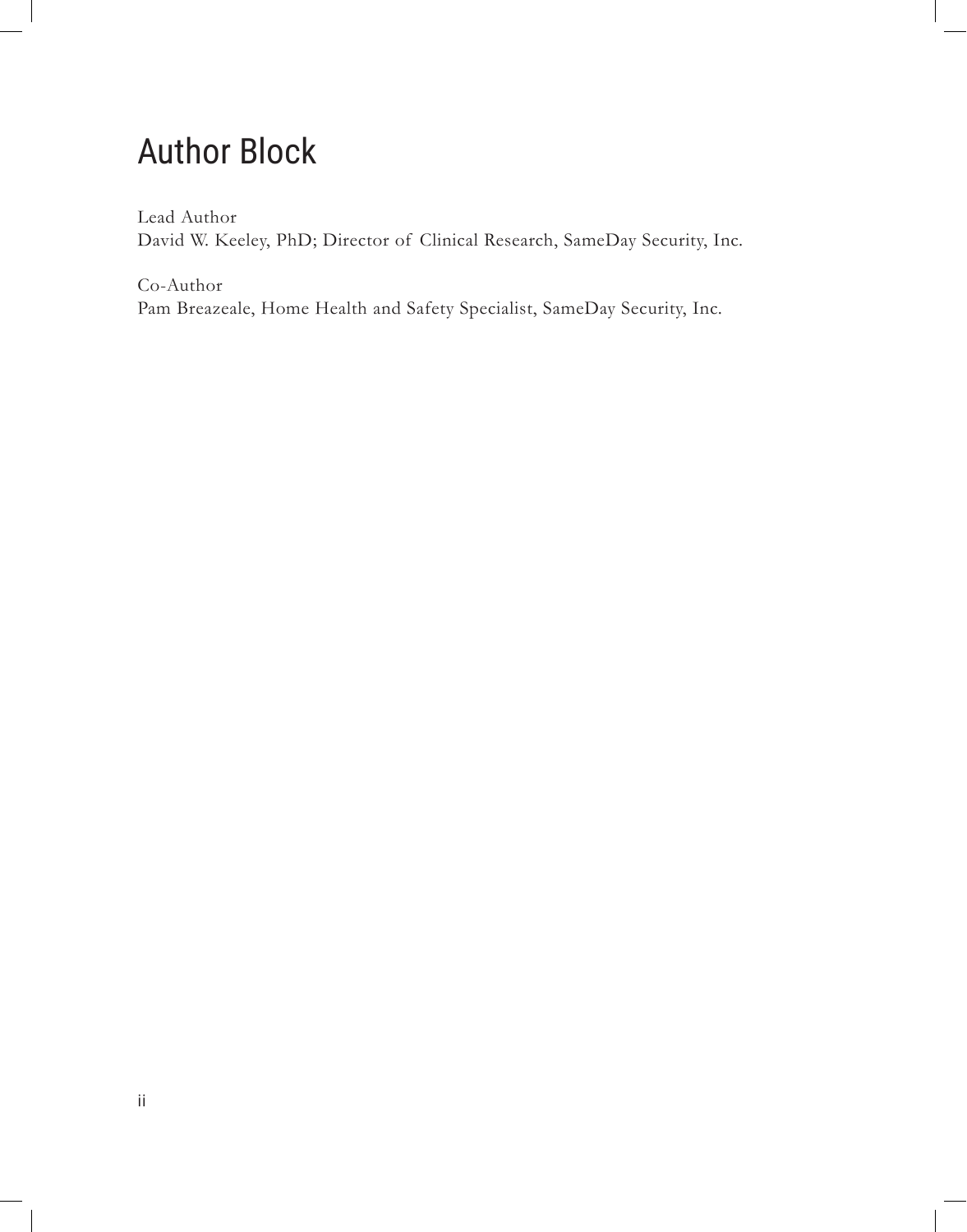#### Abstract

Caring for the aging population is placing great strain on both healthcare systems and those social programs designed to support this group throughout the developed world. With the cost of hospital readmissions exceeding \$26 billion and expected to grow, reducing the burdens associated with this issue has come into focus. This focus has led to the investigation of various methods for reducing readmissions. One current area of limited study to date is the use of electronic caregiving technologies. As such, the goal of the current pilot study was to assess the impact of the Electronic Caregiver® Premier system on hospital readmission rates. Analysis of readmission rates for the single site utilized in this study revealed that those individuals opting to utilize the Electronic Caregiver® Premier technology demonstrated a 47.67% lower readmission rate than those individuals opting not to utilize the electronic caregiving system. The positive nature of these results justifies continued investigation into this topic to confirm hospital readmission rate reduction through the use of electronic caregiving technologies.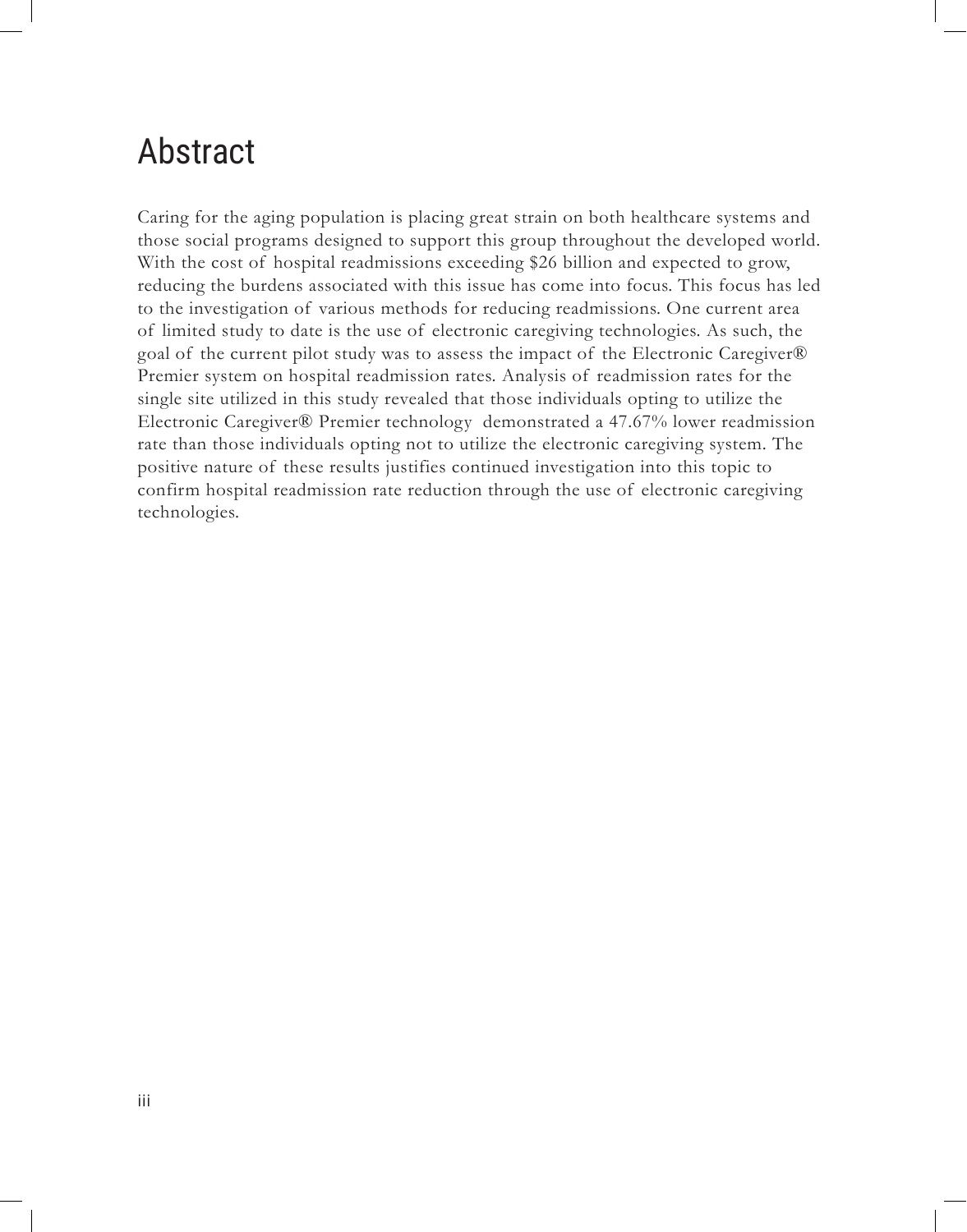#### Introduction

In most developed countries, individuals over the age of 65 years are comprising an increasingly larger proportion of the population. In the United States alone, the proportion of individuals over 65 years is projected to increase from its current 15% ( $\sim$ 46 million individuals) of the total population to an estimated 24% ( $\sim$ 98 million individuals) of the total population by 2060.<sup>1</sup> Although healthcare advances have increased life expectancy, this has not translated into individuals being healthier later in their lives. This increased life expectancy, coupled with the lack of improved health later in life as placed great strain on public safety net programs such as Medicare. In fact, medicare spending was estimated to comprise 15% of total federal spending in 2017 with benefit payments totaling \$702 billion.2 Unfortunately, hospital readmissions have been shown to account for \$26 billion of medicare spending with nearly 25% of readmissions being considered as potentially avoidable.3-4

Hospital readmissions soon after discharge are expensive. In fact; though any hospitalization is expensive, medicare recipient readmissions have been shown to be approximately 5% more expensive than a typical hospitalization.<sup>5</sup> Additionally, chronically ill Medicare beneficiaries are estimated to account for 98% of medicare readmissions.<sup>6</sup> These findings have resulted in hospital readmissions becoming a priority for the Center for Medicare and Medicaid Services (CMS), which implemented the Hospital Readmission Reduction Program (HRRP) in 2012.<sup>7</sup> Although it is evident that hospital readmission levels have declined since the implementation of HRRP, they remain high and the observed decline has been varied as a function of condition. In fact, 2013-2014 a 5.6% decrease in hospital readmissions for heart failure patients but only a 0.5% reduction in readmissions in pneumonia patients.<sup>8</sup> Additionally, although readmission rates have decreased, they have still been observed to exceed 18% of targeted conditions and 13% for non-targeted conditions.<sup>9</sup>

Although emphasis has been placed on reducing hospital readmissions, the results of this focus has not been as effective as hoped with readmission rates reported for 62.4% of reported hospitals/measures experiencing excessive readmission ratios.<sup>10</sup> Additionally, even with levied CMS readmission penalties estimated at \$528 million in 2017 (an increase of \$108 million from the previous year), the majority of medicare patients (9,195,700) stays occur in hospitals with penalties equal to  $\leq 1\%$ .<sup>11</sup> Based on these issues, additional methods for providing support to hospitals and patients in an effort to improve outcomes are needed. One such method that can be considered attractive in these efforts is the utilization of technology. Thus, the focus of this pilot investigation is to compare readmission rates across two groups of individuals from the same institution, those choosing to utilize electronic caregiving technologies and those choosing not to utilize electronic caregiving technologies.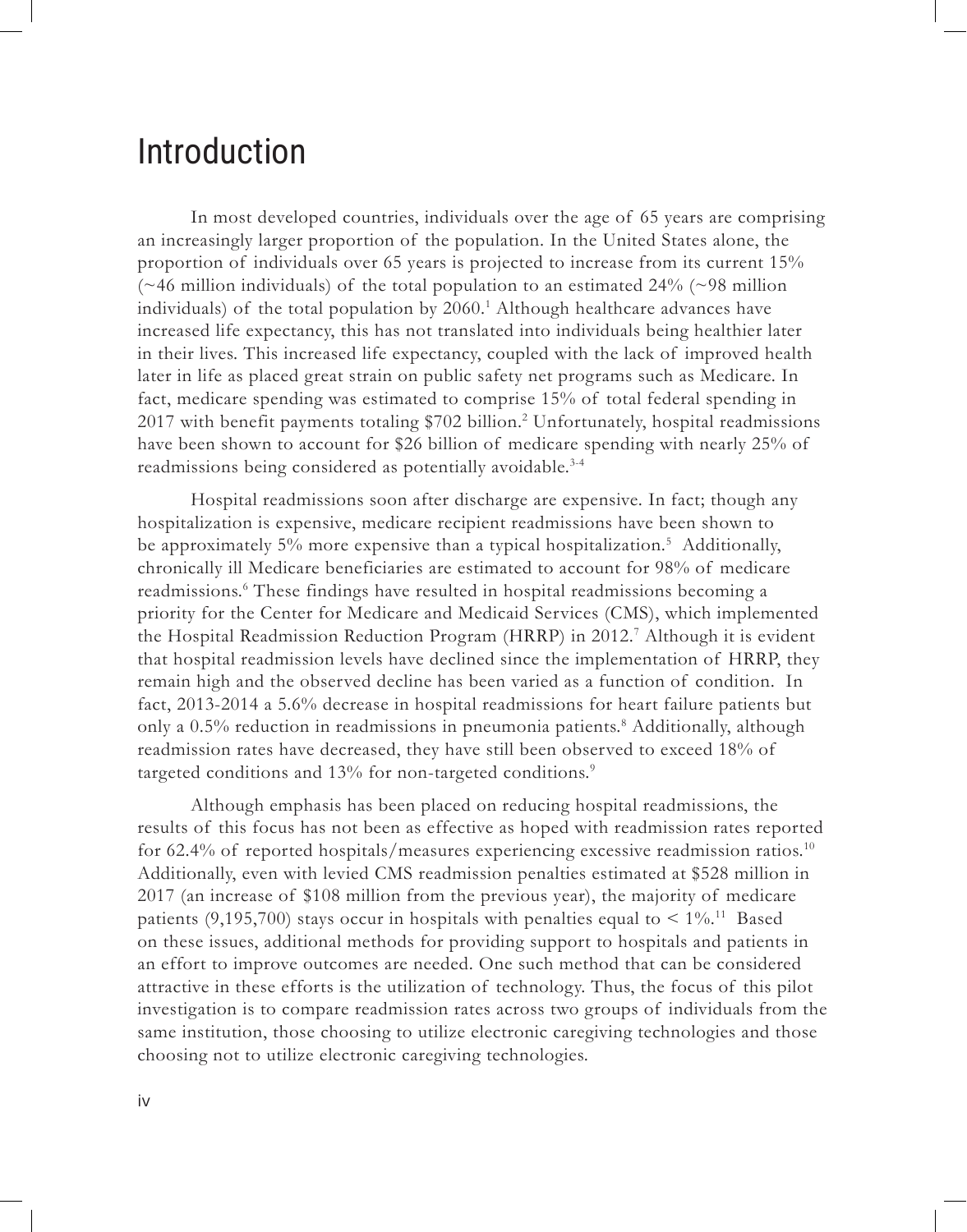AddisonCare - A Pilot Investigation into Utilizing Electronic Caregiving Technology to Reduce Hospital Readmissions in Older Patients

# Methods

## Aims

The primary aim of this investigation was to evaluate 30-day readmission rates associated with those patients utilizing electronic caregiving technology and compare those with CMS published readmission rates for individuals from the same institution not utilizing electronic caregiving technology.

### Design

This was a retrospective medical record analysis to evaluate hospital readmission rates for geriatric patients utilizing electronic caregiving technology. Additionally, although comparisons were made in this investigation, there was no pre-defined control group. As such, the investigation qualifies as a Level 4 Case Series investigation.

### Setting

Patients included in this investigation were residents of the Southeast United States. All participants were admitted to the care institution and received medical care prior to being discharged. Following discharge from the care institution, participants who elected to utilize electronic caregiving technology were included in the investigation. The period of the investigation ran from June 1, 2017 through May 31, 2018.

## Data Sources

A search for patient data was conducted utilizing data stored within the hospital facility records system. Specifically, data sources for this investigation included the NetSmart® paperless electronic health records system charts for those patients consenting to participate and utilize the Electronic Caregiver® Premier home monitoring system.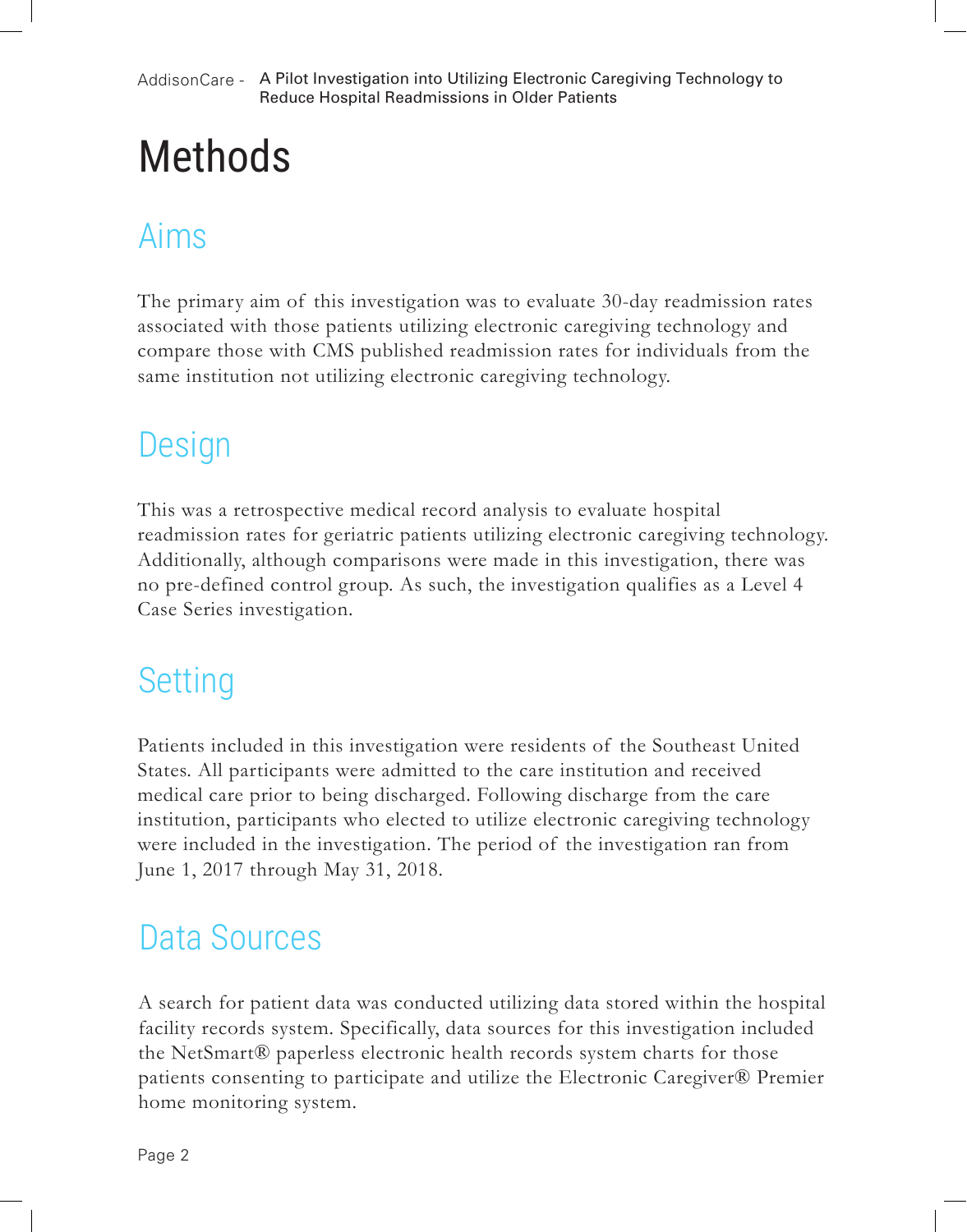# Participant Exclusion

Although effort was made to include all eligible participants, as with most human subjects research there were exclusions. Excluding factors in this investigation included:

1) Hospital system patients who were admitted to home care for nursing care or physical therapy, but who had been discharged from a hospital more than 30 days before being admitted into FGHC, or not previously in the hospital at all.

2) Friends and member of family of hospital system employees who had not been admitted into Forrest General Home Care, but who were eligible for inclusion under existing home monitoring systems.

3) Hospital system patients who were admitted to homecare but who were readmitted to the hospital before the Electronic Caregiver® Premier system was installed.

4) Hospital system patients who had been out of the hospital less than 30 days when the final date of study (May 31, 2018) was reached.

# Statistical Design

The underlying statistical design associated with this investigation was a descriptive analysis comparing readmission percentages across the two groups.

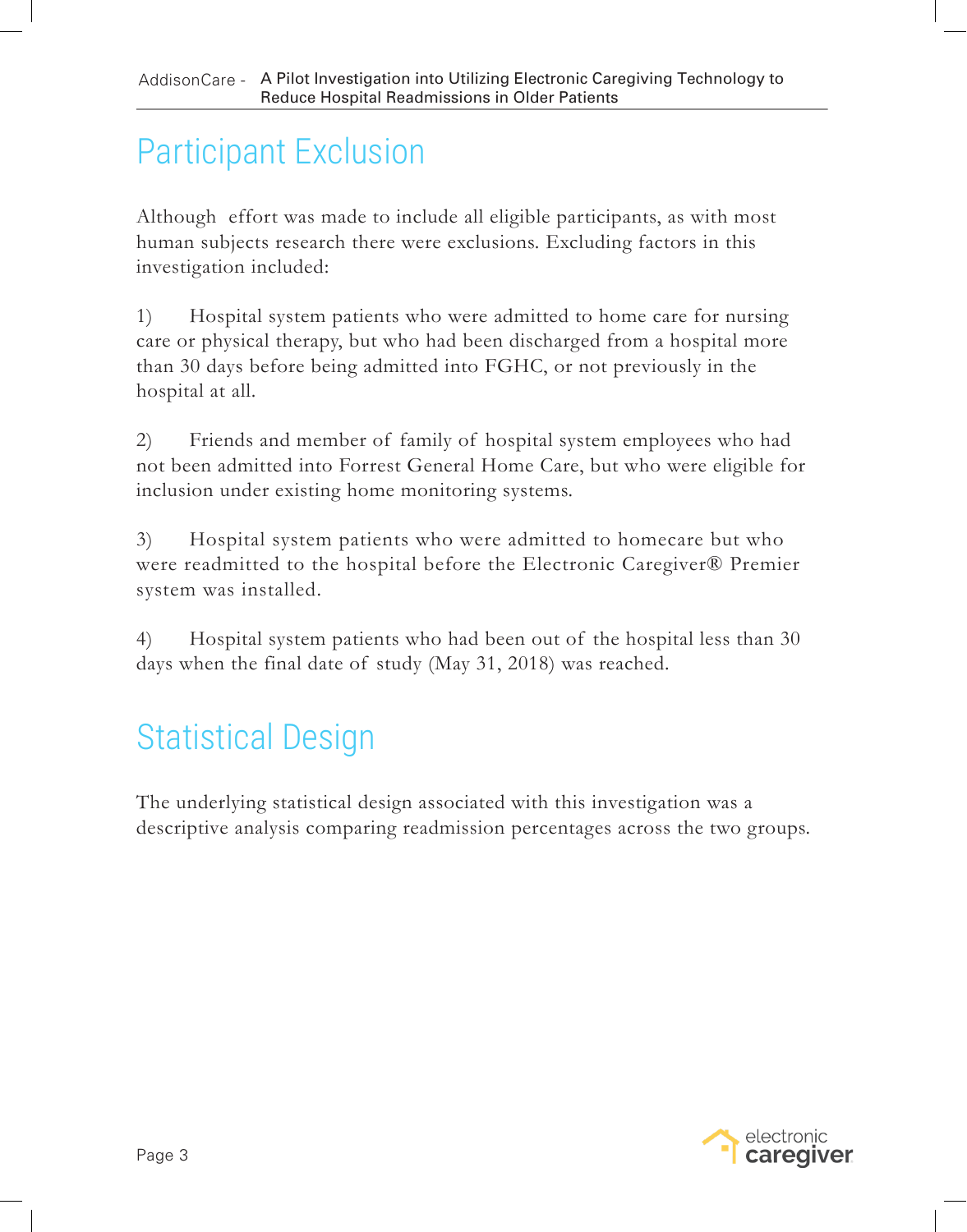### Results

With regard to the readmission data, those for both the hospital system and the Electronic Caregiver® Premier cohort are displayed in Table 1.



Figure 1. Data utilized, by group, to determine readmission rates investigated throughout the investigation. 1Data source - https://data.medicare.gov/Hospital-Compare/Hospital-Readmissions-Reduction-Program/9n3s-kdb3/data

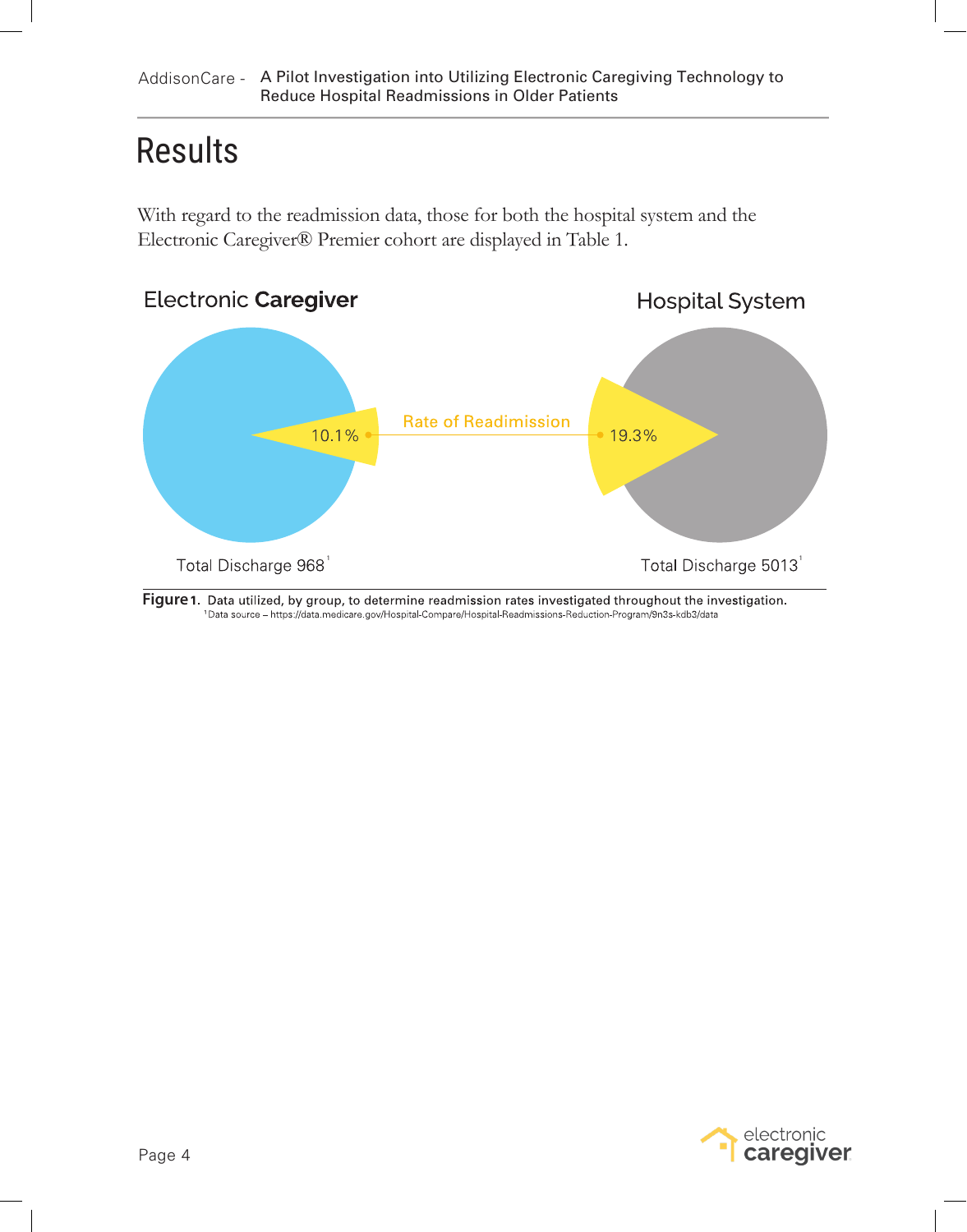### **Discussion**

There are currently few known investigations examining the impact of electronic caregiving technologies on hospital readmission rates in those individuals over 65 years. This area is an important area for continued investigation given the current costs of medical care, the strain this cost places on individuals, family, healthcare institutions and the government and the projected population growth rates associated with this demographic.

 The key finding of this investigation is that use of electronic caregiving technologies may have the potential to reduce unintentional hospital readmissions for discharged patients over 65 years of age. Previous investigations have reported 30-day unplanned hospital readmission rates across individuals 65 years and older to range between  $\sim$ 13% and 16% depending on age.<sup>12</sup> Additional data have suggested readmission rates for Medicare average  $\sim$  16.1%.<sup>12</sup> The data describing the readmission rates associated with the hospital system were observed to be higher (19.3%) to these published rates while those observed for those patients electing to utilize the Electronic Caregiver® Premier system were dramatically lower than these previously published estimates  $(10.1\% \text{ vs. } 13\% - 16\%).$ 

While electronic caregiving technologies are traditionally thought of as Personal Emergency Response Systems (PERS) or Medical Emergency Response System (MERS) and primarily used as fall alert and/or monitoring systems, this is not always the case. The Electronic Caregiver® Premier system utilized in this investigation incorporated capabilities of activity detection, medication management, family monitoring connected applications and telemedicine. While the use of these system attributes was not formally investigated in this study, previous work has suggested the most frequent principal admitting diagnoses are not related to fractures resulting from falls, but rather due to conditions associated with potentially avoidable admissions (i.e. - symptoms-related events and medication mismanagement).12-13 Thus, advancing capabilities within electronic caregiving technologies may function to complement integrative care systems not only by facilitating various response options when help is requested remotely, but also by providing both remote symptom assessment and increased adherence to prescribed medication regiments. However, more investigation into these potential aspects is necessary.

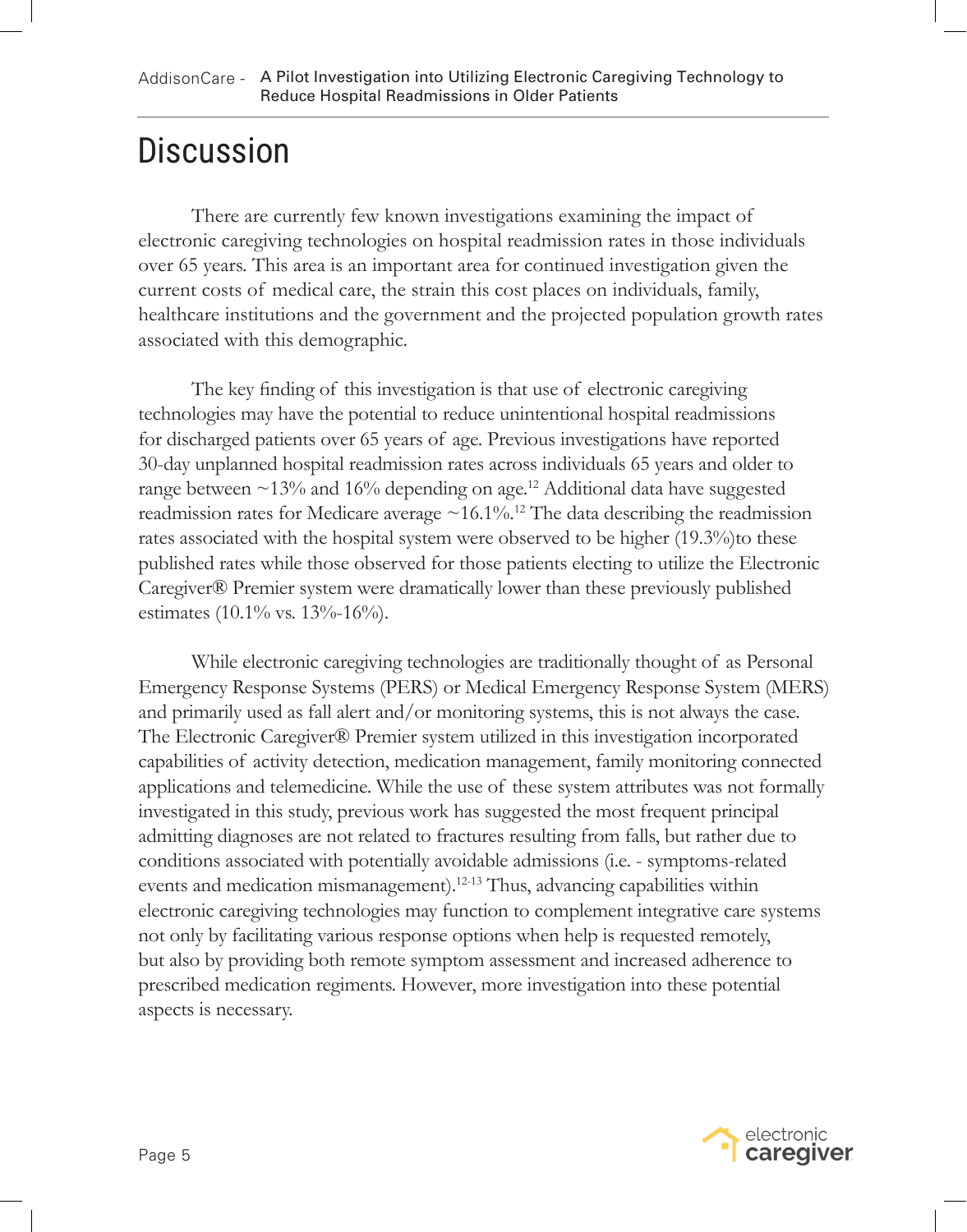# Limitations

It should be noted that the investigation presented in this document has limitations that include:

- Study-site. This investigation was conducted as a single-site study. Additional work 1) outside the hospital system and Southeastern US is necessary. In its current state, the generalizability of the results of this investigation are not confirmed. However, we have no underlying cause to infer that the results would not generalize.
- Observational Investigation. This was a retrospective, observational study. We infer 2) that the influencing factor for hospital readmission reduction was the utilization of electronic caregiving technologies. However; it cannot be confirmed that uncontrolled aspects associated with the study sample may have influenced the observed readmission rates.
- Exclusions. It was outlined previously, that potential participants were excluded 3)from this investigation for various reasons. These excluded individuals (if included), may have changed the results of the investigation. Although this alteration in the investigation could have been positive with regard to the utilization of electronic caregiving technologies, it could have also been negative. The authors have no way of identifying the impact of these exclusion on the investigation.

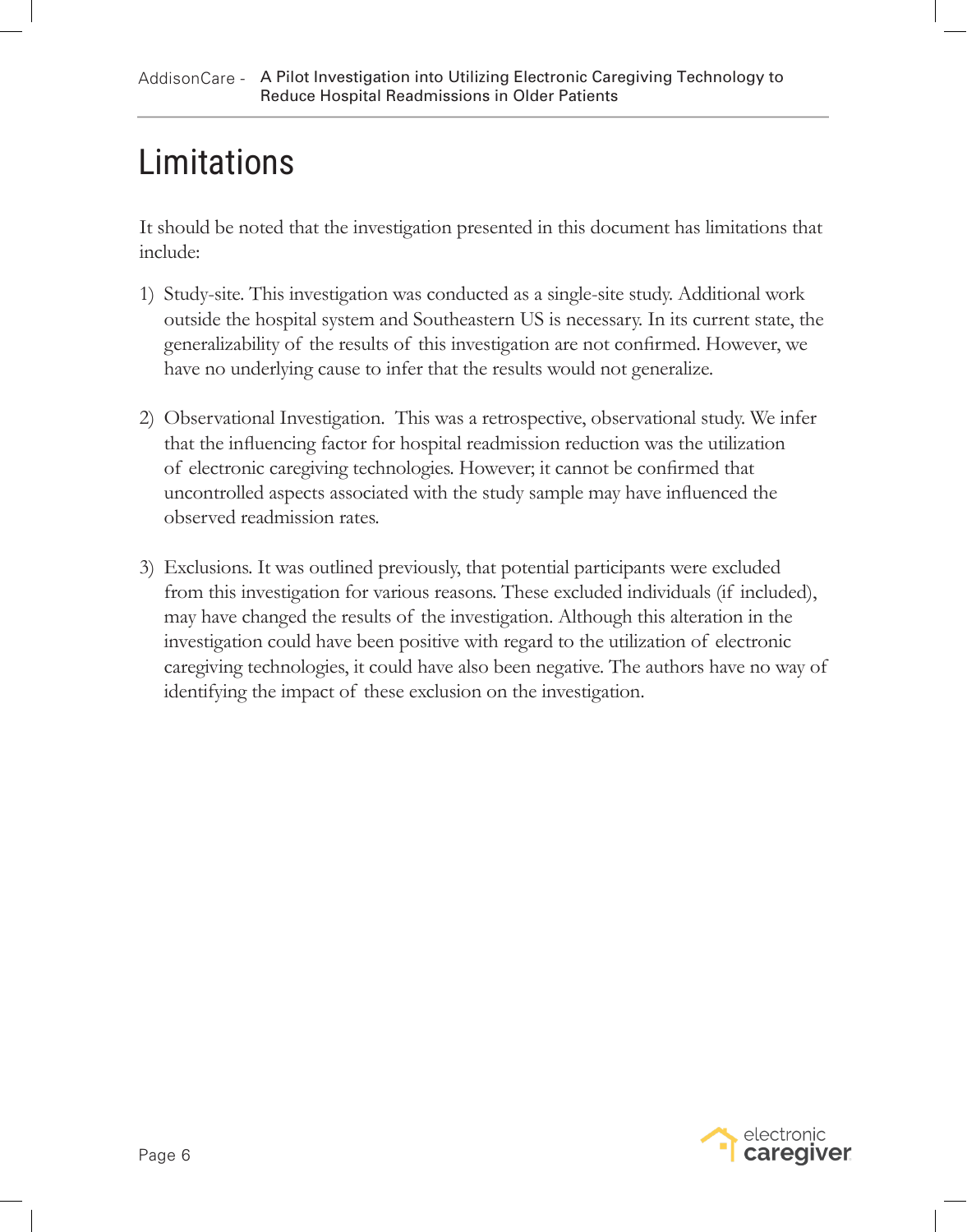#### **Conclusions**

Based on this pilot investigation, electronic caregiving technology has the potential to impact hospital readmission rates in individuals over the age of 65 years. Specifically, the Electronic Caregiver® Premier system utilized in this work demonstrated a 47.67% reduction in hospital readmission when compared to the open source numbers associated with the institution from which the sample of participants was recruited. These results justify continued investigation into this topic using more rigid experimental design and prospective techniques.

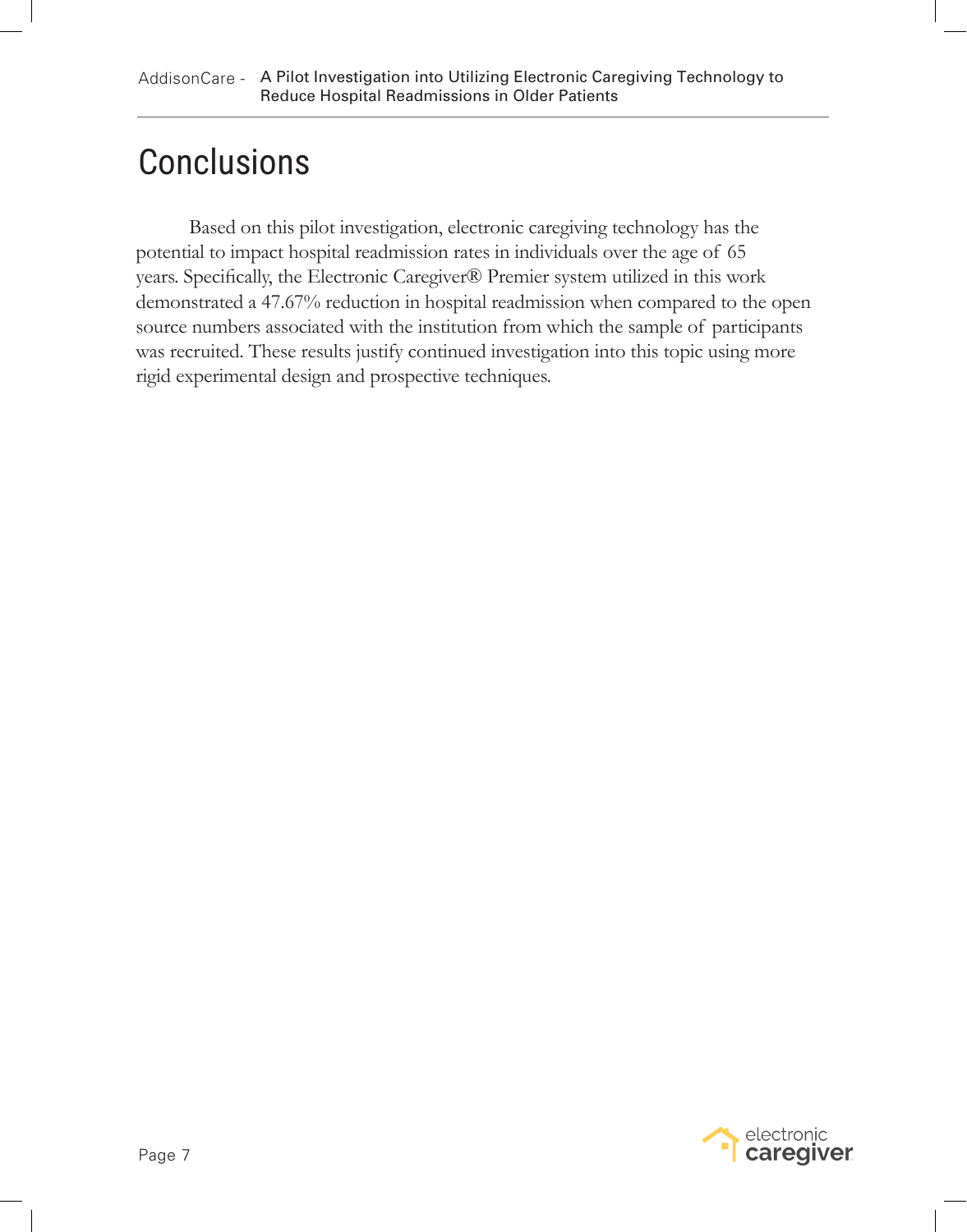# References

1] https://www.prb.org/aging-unitedstates-fact-sheet/ Data Accessed: July 31, 2018.

2] https://www.kff.org/medicare/issue-brief/the-facts-on-medicare-spending-andfinancing/ Date Accessed: July 30, 2018.

3] http://www.chiamass.gov/assets/Uploads/A-Focus-on-Provider-Quality-Jan-2015.pdf Date Accessed: July 15, 2018.

4] Segal M, Rollins E, Hodges K, & Roozeboom M. Medicare-Medicaid eligible beneficiaries and potentially avoidable hospitalizations. Medicare Medicaid Research Review. 2014;4(1):1–13. doi: 10.5600/mmrr.004.01.b01

5] Barrett ML, Wier LM, Jiang HJ, et al.. All-Cause Readmissions by Payer and Age, 2009-2013: Statistical Brief #199. Rockville, MD: Agency for Healthcare Research and Quality (AHRQ) Healthcare Cost and Utilization Project; 2015. Available at https://www.hcup-us.ahrq.gov/reports/statbriefs/sb199- Readmissions-Payer-Age. pdf. Date Accessed: July 20, 2017.

6] DuBard CA, Jacobson Vann JC, & Jackson CT. Conflicting readmission rate trends in a high-risk population: implications for performance measurement. Population Health Management. 2015;18(5):351-357.)

7] McIlvennan, C. K., Eapen, Z. J., & Allen, L. A. (2015). Hospital Readmissions Reduction Program. Circulation, 131(20), 1796–1803. http://doi.org/10.1161/ CIRCULATIONAHA.114.010270

8] Health Care Cost Institute (HCCI). Medicare Advantage Health Care Utilization: Hospital Readmissions. Washington, DC: HCCI; 2016. Data Brief #5. Available at http://www.healthcostinstitute.org/files/MA%20readmissions%20-%20data%20 brief%20%235.pdf. Last accessed July 2017.

9] Zuckerman, RB, Sheingold SH, Orav EJ, et al. Readmissions, observation, and the Hospital Readmissions Reduction Program. New England Journal of Medicine. 2016;374(16):1543-1551.

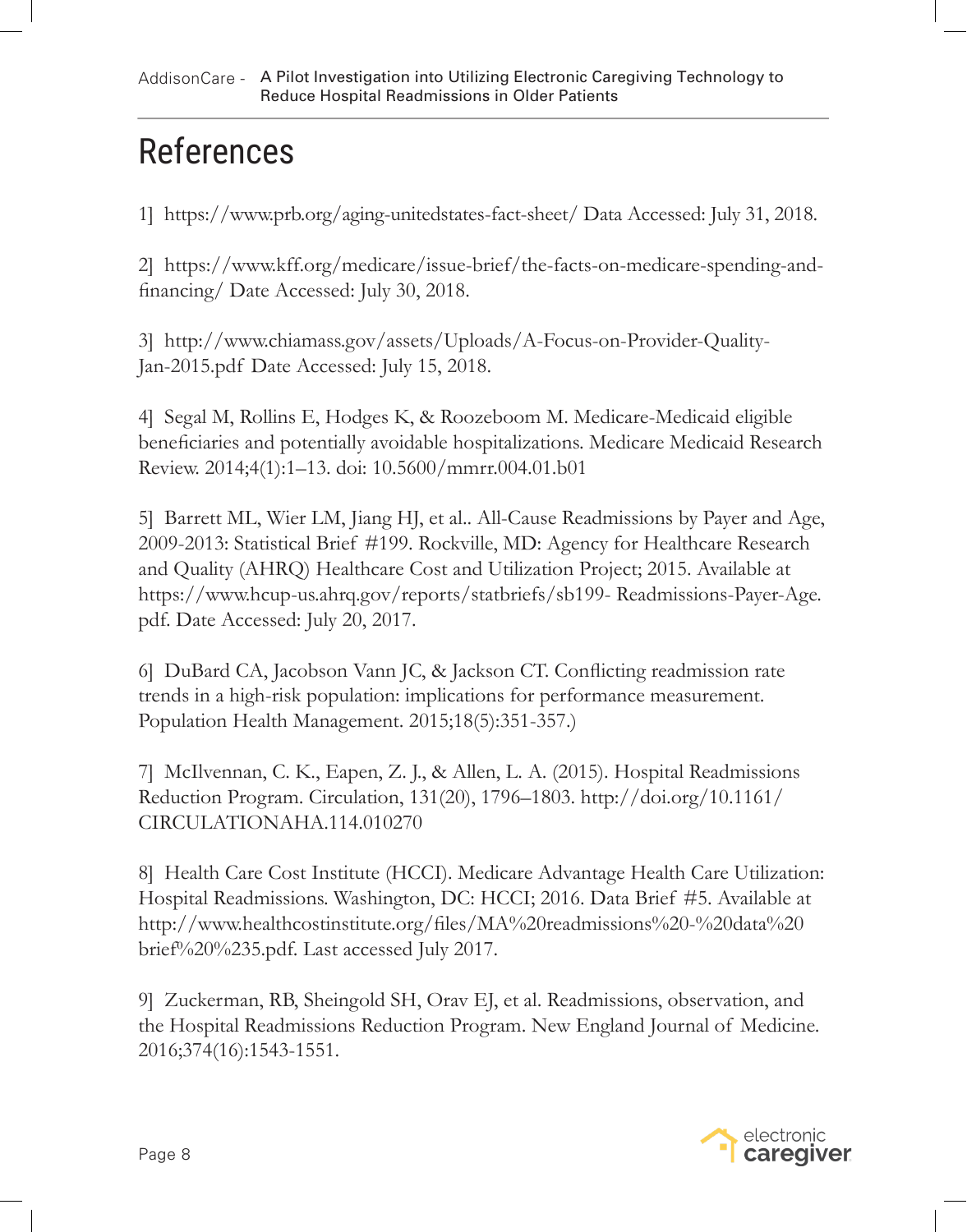# References

10] https://data.medicare.gov/Hospital-Compare/Hospital-Readmissions-Reduction-Program/9n3s-kdb3 Date Accessed July 28, 2018.

11] https://www.kff.org/medicare/issue-brief/aiming-for-fewer-hospital-u-turnsthe-medicare-hospital-readmission-reduction-program/ Date Accessed July 31, 2018.

12] Berry, JG, Gay, JC, Joynt-Maddox, K, Coleman, EA, et al. Age trends in 30 day hospital readmissions: US national retrospective analysis. The BMJ (formerly the British Medical Journal). 360. 2018. doi =  $\{10.1136/bm, k497\}$ 

13] Rosen, OZ, Fridman, R, Rosen, BT, Shane, R, & Pevnick JM. Medication adherence as a predictor of 30-day hospital readmissions. Patient Preference and Adherence. 2017;11:801-810. doi:10.2147/PPA.S125672.